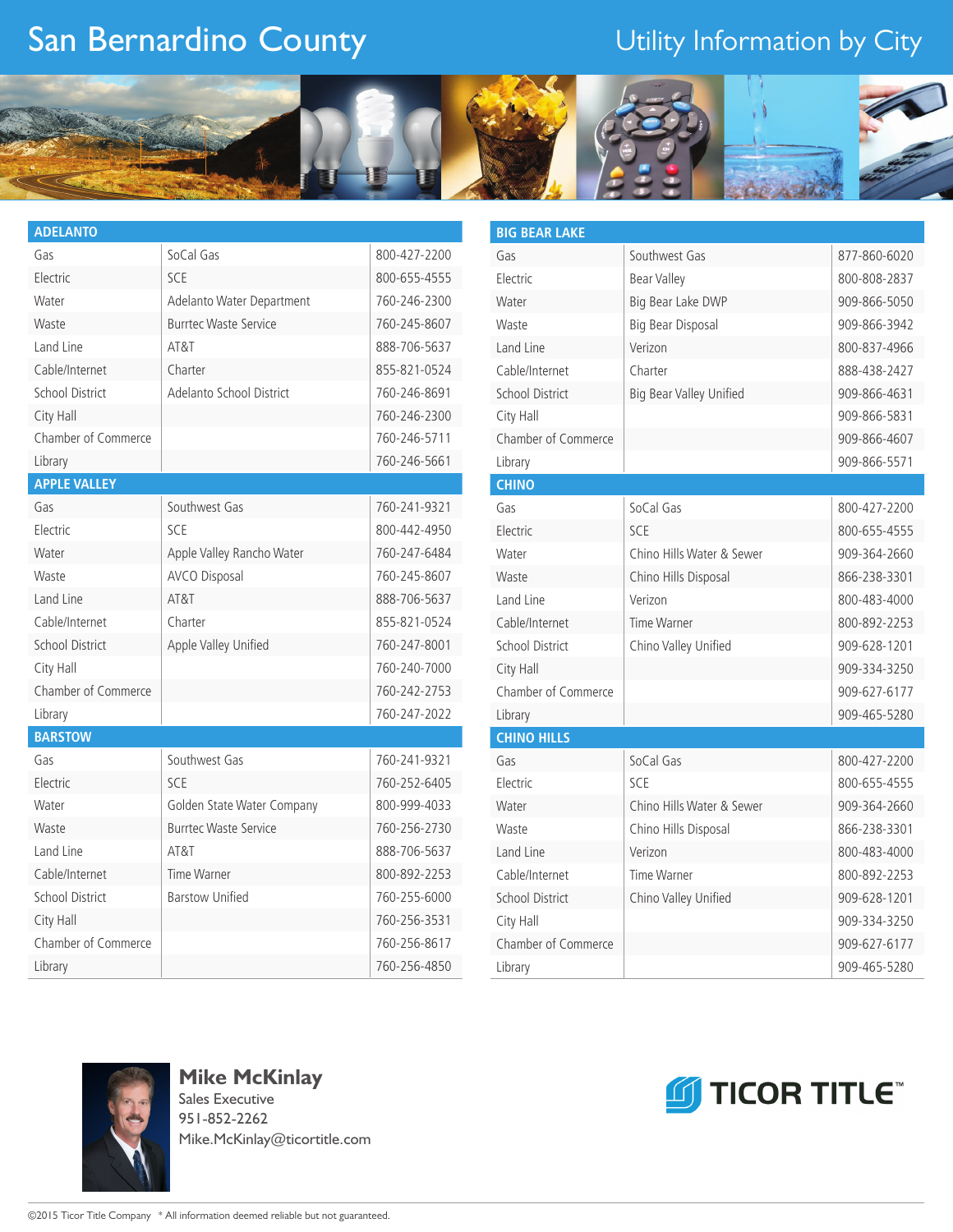## San Bernardino County **Example 20 Utility Information by City**

| <b>COLTON</b><br>SoCal Gas<br>Gas<br>800-427-2200<br>Colton Electric<br>Electric<br>909-370-5104<br>Water<br><b>Colton Water Department</b><br>909-370-5040<br>Waste<br>909-370-2355<br>Colton Disposal<br>Land Line<br>AT&T<br>800-310-2355 |
|----------------------------------------------------------------------------------------------------------------------------------------------------------------------------------------------------------------------------------------------|
|                                                                                                                                                                                                                                              |
|                                                                                                                                                                                                                                              |
|                                                                                                                                                                                                                                              |
|                                                                                                                                                                                                                                              |
|                                                                                                                                                                                                                                              |
|                                                                                                                                                                                                                                              |
| Cable/Internet<br><b>Time Warner</b><br>800-683-1000                                                                                                                                                                                         |
| School District<br>Colton Joint Unified<br>909-580-5000                                                                                                                                                                                      |
| City Hall<br>909-370-5060                                                                                                                                                                                                                    |
| Chamber of Commerce<br>909-825-2222                                                                                                                                                                                                          |
| Library<br>909-370-5083                                                                                                                                                                                                                      |
| <b>CRESTLINE</b>                                                                                                                                                                                                                             |
| Gas<br>SoCal Gas<br>800-427-2200                                                                                                                                                                                                             |
| Electric<br>SCE<br>800-655-4555                                                                                                                                                                                                              |
| Crestline Village Water<br>909-338-1727<br>Water                                                                                                                                                                                             |
| Mountain Disposal Service<br>Waste<br>909-338-2417                                                                                                                                                                                           |
| Land Line<br>AT&T<br>855-327-0860                                                                                                                                                                                                            |
| Time Warner<br>Cable/Internet<br>800-683-1000                                                                                                                                                                                                |
| <b>School District</b><br>Rim of the World Unified<br>909-336-2031                                                                                                                                                                           |
| City Hall<br>909-370-5032                                                                                                                                                                                                                    |
| Chamber of Commerce<br>909-338-2706                                                                                                                                                                                                          |
| Library<br>909-338-3294                                                                                                                                                                                                                      |
| <b>FONTANA</b>                                                                                                                                                                                                                               |
| SoCal Gas<br>Gas<br>800-427-2200                                                                                                                                                                                                             |
| Electric<br><b>SCE</b><br>800-655-4555                                                                                                                                                                                                       |
| Fontana Water<br>909-822-2201<br>Water                                                                                                                                                                                                       |
| Waste<br><b>Burrtec Waste Service</b><br>909-822-9739                                                                                                                                                                                        |
| Land Line<br>AT&T<br>800-310-2355                                                                                                                                                                                                            |
| Cable/Internet<br><b>Time Warner</b><br>800-683-1000                                                                                                                                                                                         |
|                                                                                                                                                                                                                                              |
| School District<br>Fontana Unified<br>909-357-7600                                                                                                                                                                                           |
| City Hall<br>909-350-7600                                                                                                                                                                                                                    |
| Chamber of Commerce<br>909-822-4433                                                                                                                                                                                                          |
| Library<br>909-574-4500                                                                                                                                                                                                                      |
| <b>GRAND TERRACE</b>                                                                                                                                                                                                                         |
| SoCal Gas<br>800-427-2200<br>Gas                                                                                                                                                                                                             |
| Electric<br>SCE<br>800-655-4555                                                                                                                                                                                                              |
| Water<br>909-825-4128                                                                                                                                                                                                                        |
| Riverside Highland Water<br><b>Burrtec Waste Service</b><br>Waste<br>909-889-1669                                                                                                                                                            |
| Land Line<br>800-288-2020<br>AT&T                                                                                                                                                                                                            |
| Cable/Internet<br>Time Warner<br>888-892-2253                                                                                                                                                                                                |
| School District<br><b>Grand Terrace Schools</b><br>909-876-4146                                                                                                                                                                              |
| 909-824-6621                                                                                                                                                                                                                                 |
| City Hall<br>Chamber of Commerce<br>909-783-3581                                                                                                                                                                                             |

| <b>HESPERIA</b>            |                              |              |
|----------------------------|------------------------------|--------------|
| Gas                        | Southwest Gas                | 800-860-6020 |
| Electric                   | SCE                          | 800-655-4555 |
| Water                      | Hesperia Water               | 760-947-1840 |
| Waste                      | Advance Disposal Co.         | 760-244-9773 |
| Land Line                  | AT&T                         | 800-706-5637 |
| Cable/Internet             | <b>Time Warner</b>           | 866-336-5608 |
| School District            | Hesperia Unified             | 760-244-4411 |
| City Hall                  |                              | 760-947-1000 |
| <b>Chamber of Commerce</b> |                              | 760-244-2135 |
| Library                    |                              | 760-244-4898 |
| <b>HIGHLAND</b>            |                              |              |
| Gas                        | SoCal Gas                    | 800-427-2200 |
| Electric                   | SCE                          | 800-655-4555 |
| Water                      | East Valley Water            | 909-888-8986 |
| Waste                      | <b>Burrtec Waste Service</b> | 909-889-1969 |
| Land Line                  | AT&T                         | 800-706-5637 |
| Cable/Internet             | <b>Time Warner</b>           | 888-892-2253 |
| School District            | San Bernardino Unified       | 909-381-1100 |
| City Hall                  |                              | 909-864-6861 |
| Chamber of Commerce        |                              | 909-864-4073 |
| Library                    |                              | 909-425-4700 |
|                            |                              |              |
| <b>JOSHUA TREE</b>         |                              |              |
| Gas                        | SoCal Gas                    | 800-427-2200 |
| Electric                   | SCE                          | 800-655-4555 |
| Water                      | Joshua Basin Water           | 760-366-8438 |
| Waste                      | Waste Management             | 760-365-2015 |
| Land Line                  | Verizon                      | 800-483-4000 |
| Cable/Internet             | Adelphia Cable               | 760-365-3378 |
| School District            | Morongo Unified              | 760-367-9191 |
| City Hall                  |                              | N/A          |
| Chamber of Commerce        |                              | 760-366-3723 |
| Library                    |                              | 760-366-8615 |
| <b>LAKE ARROWHEAD</b>      |                              |              |
| Gas                        | SoCal Gas                    | 800-427-2200 |
| Electric                   | SCE                          | 760-951-3281 |
| Water                      | Lake Arrowhead Com Dist.     | 909-336-7100 |
| Waste                      | <b>Burrtec Waste Service</b> | 909-429-4200 |
| Land Line                  | Verizon                      | 800-483-4000 |
| Cable/Internet             | Charter                      | 626-430-3540 |
| <b>School District</b>     | Rim of the World Unified     | 909-336-2031 |
| City Hall                  |                              | 909-336-7100 |
| Chamber of Commerce        |                              | 909-336-1574 |

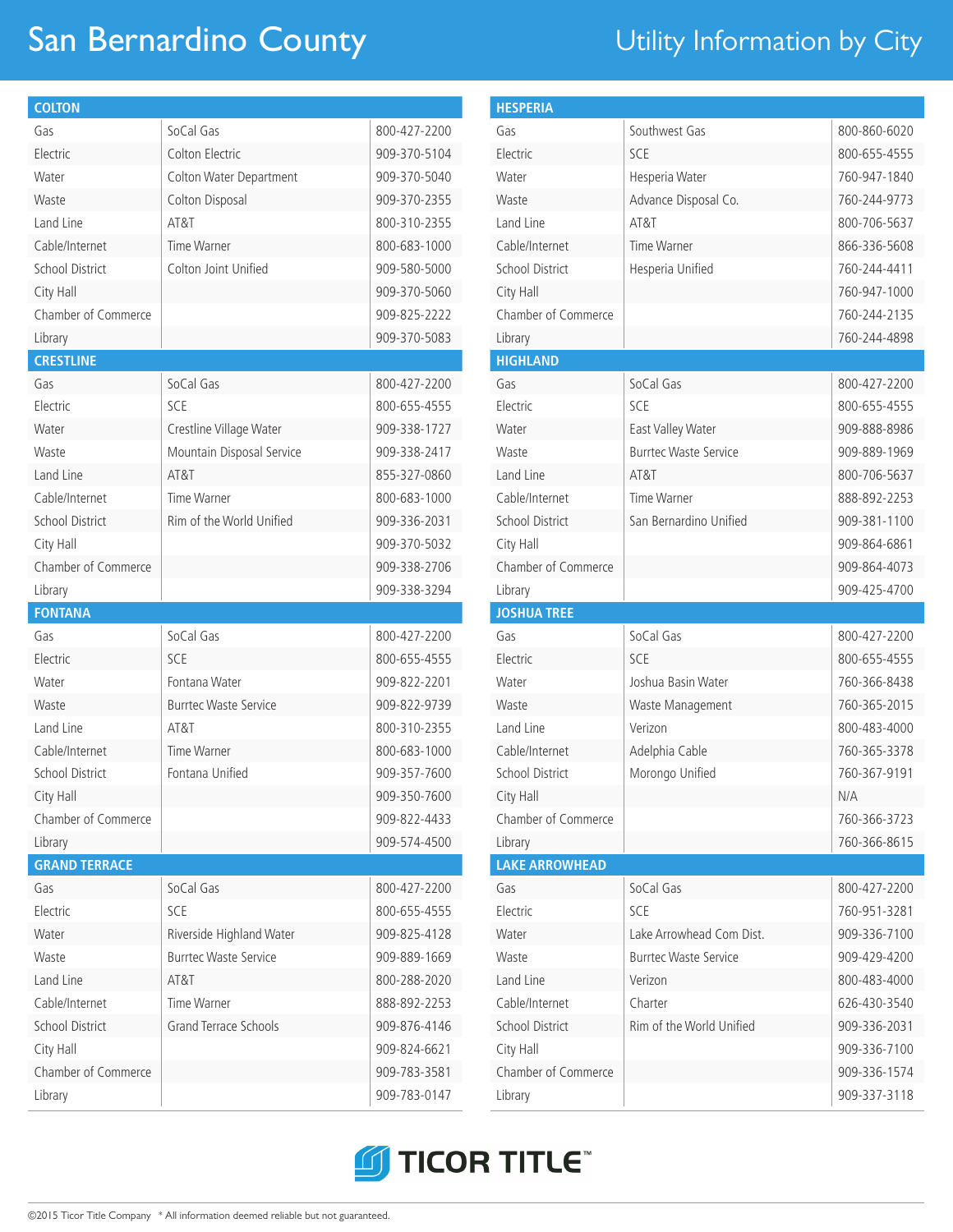## San Bernardino County **Example 20 Utility Information by City**

| <b>LOMA LINDA</b>      |                                  |              |
|------------------------|----------------------------------|--------------|
| Gas                    | SoCal Gas                        | 800-427-2200 |
| Electric               | SCE                              | 800-655-4555 |
| Water                  | East Valley Water                | 909-888-8986 |
| Waste                  | Republic Services of Southern CA | 909-370-3377 |
| Land Line              | Verizon                          | 800-483-4000 |
| Cable/Internet         | <b>Time Warner</b>               | 888-892-2253 |
| School District        | <b>Redlands Unified</b>          | 909-307-5300 |
| City Hall              |                                  | 909-799-2800 |
| Chamber of Commerce    |                                  | 909-799-2828 |
| Library                |                                  | 909-796-8621 |
| <b>LUCERNE VALLEY</b>  |                                  |              |
| Gas                    | SoCal Gas                        | 800-427-2200 |
| Electric               | SCF                              | 800-655-4555 |
| Water                  | Jubilee Mutual Water             | 760-248-7883 |
| Waste                  | <b>Burrtec Waste Service</b>     | 760-245-8607 |
| Land Line              | Verizon                          | 800-483-4000 |
| Cable/Internet         | Time Warner                      | 888-892-2253 |
| <b>School District</b> | Lucerne Valley Unified           | 760-248-6108 |
| City Hall              |                                  | 760-248-6060 |
| Chamber of Commerce    |                                  | 760-248-7215 |
| Library                |                                  | 760-248-7521 |
|                        |                                  |              |
| <b>MONTCLAIR</b>       |                                  |              |
| Gas                    | SoCal Gas                        | 800-427-2200 |
| Electric               | SCE                              | 800-409-2365 |
| Water                  | Monte Vista Water                | 909-624-0035 |
| Waste                  | Waste Management                 | 800-423-9986 |
| Land Line              | Verizon                          | 800-483-4000 |
| Cable/Internet         | <b>Time Warner</b>               | 888-892-2253 |
| School District        | Montclair School District        | 909-459-2500 |
| City Hall              |                                  | 909-626-8571 |
| Chamber of Commerce    |                                  | 909-985-5104 |
| Library                |                                  | 909-624-4671 |
| <b>NEEDLES</b>         |                                  |              |
| Gas                    | Southwest Gas                    | 800-921-8101 |
| Electric               | City of Needles                  | 760-326-5700 |
| Water                  | City of Needles Water Department | 760-326-5700 |
| Waste                  | <b>Allied Waste Services</b>     | 928-758-0000 |
| Land Line              | Frontier Comm.                   | 800-921-8101 |
| Cable/Internet         | Golden Valley Cable              | 760-326-4190 |
| School District        | Needles Unified                  | 760-326-3891 |
| City Hall              |                                  | 760-326-5700 |
| Chamber of Commerce    |                                  | 760-326-2050 |

| <b>ONTARIO</b>                   |                              |                              |
|----------------------------------|------------------------------|------------------------------|
| Gas                              | SoCal Gas                    | 800-423-1391                 |
| Electric                         | SCE                          | 800-611-1911                 |
| Water                            | Cucamonga Valley             | 909-944-6000                 |
| Waste                            | Solid Waste Management       | 909-395-2050                 |
| Land Line                        | Verizon                      | 800-483-2000                 |
| Cable/Internet                   | <b>Time Warner</b>           | 888-892-2253                 |
| <b>School District</b>           | Ontario School District      | 909-459-2500                 |
| City Hall                        |                              | 909-395-2000                 |
| <b>Chamber of Commerce</b>       |                              | 909-984-2458                 |
| Library                          |                              | 909-395-2004                 |
| <b>RANCHO CUCAMONGA</b>          |                              |                              |
| Gas                              | SoCal Gas                    | 800-427-2200                 |
| Electric                         | SCE                          | 800-611-1911                 |
| Water                            | Cucamonga Valley             | 909-987-2591                 |
| Waste                            | <b>Burrtec Waste Service</b> | 909-987-2591                 |
| Land Line                        | Verizon                      | 800-483-2000                 |
| Cable/Internet                   | Time Warner                  | 888-892-2253                 |
| <b>School District</b>           | Cucamonga School District    | 909-987-8942                 |
| City Hall                        |                              | 909-477-2700                 |
| Chamber of Commerce              |                              | 909-987-1012                 |
|                                  |                              | 909-477-2700                 |
|                                  |                              |                              |
| Library<br><b>REDLANDS</b>       |                              |                              |
| Gas                              | SoCal Gas                    | 800-427-2200                 |
| Electric                         | SCE                          | 800-611-1911                 |
| Water                            | East Valley Water            | 909-888-8986                 |
| Waste                            | Waste Management             | 800-423-9986                 |
| Land Line                        | Verizon                      | 800-423-2000                 |
| Cable/Internet                   | <b>Time Warner</b>           | 888-892-2253                 |
| <b>School District</b>           | <b>Redlands Unified</b>      | 909-307-5300                 |
|                                  |                              | 909-798-7633                 |
| City Hall<br>Chamber of Commerce |                              | 909-793-2546                 |
|                                  |                              | 909-789-7565                 |
| Library                          |                              |                              |
| <b>RIALTO</b><br>Gas             | SoCal Gas                    | 800-427-2200                 |
| Electric                         | SCE                          | 800-684-8123                 |
| Water                            | <b>Rialto Water Services</b> |                              |
| Waste                            |                              | 909-820-2546<br>909-877-1596 |
| Land Line                        | <b>EDCO Disposal</b><br>AT&T | 800-288-2020                 |
| Cable/Internet                   | <b>Time Warner</b>           | 888-892-2253                 |
| School District                  | Rialto Unified               | 909-820-7700                 |
|                                  |                              | 909-820-2525                 |
| City Hall<br>Chamber of Commerce |                              | 909-875-5364                 |